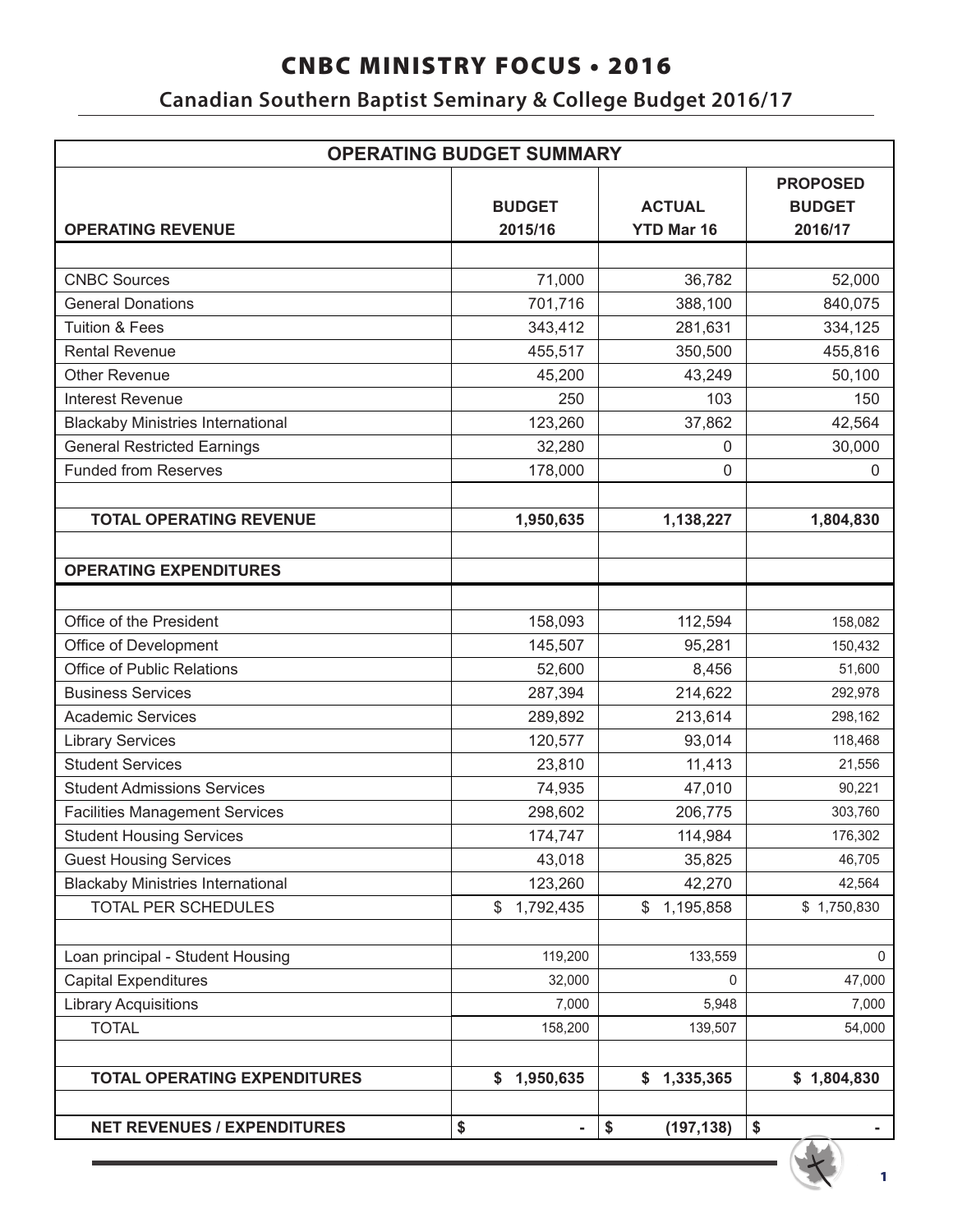## **Canadian Southern Baptist Seminary & College Budget 2016/17**

| <b>OPERATING EXPENDITURES BY DEPARTMENT</b> |    |                                                                |              |                                             |              |         |
|---------------------------------------------|----|----------------------------------------------------------------|--------------|---------------------------------------------|--------------|---------|
| <b>OPERATING EXPENDITURES</b>               |    | <b>BUDGET</b><br><b>ACTUAL</b><br><b>YTD Mar 16</b><br>2015/16 |              | <b>PROPOSED</b><br><b>BUDGET</b><br>2016/17 |              |         |
|                                             |    |                                                                |              |                                             |              |         |
| <b>Office of the President</b>              |    |                                                                |              |                                             |              |         |
| Salaries, Wages and Benefits                |    | 122,343                                                        |              | 87,960                                      |              | 123,332 |
| Operations                                  |    | 19,900                                                         |              | 10,747                                      |              | 18,900  |
| Office Expense                              |    | 1,850                                                          |              | 1,203                                       |              | 1,850   |
| <b>Travel Expense</b>                       |    | 14,000                                                         |              | 12,684                                      |              | 14,000  |
| <b>TOTAL</b>                                | \$ | 158,093                                                        | \$           | 112,594                                     | \$           | 158,082 |
|                                             |    |                                                                |              |                                             |              |         |
| <b>Office of Development</b>                |    |                                                                |              |                                             |              |         |
| Salaries, Wages and Benefits                |    | 121,807                                                        |              | 79,145                                      |              | 128,482 |
| Operations                                  |    | 8,200                                                          |              | 8,231                                       |              | 7,750   |
| Office Expense                              |    | 5,500                                                          |              | 3,596                                       |              | 6,200   |
| <b>Travel Expense</b>                       |    | 10,000                                                         |              | 4,309                                       |              | 8,000   |
| <b>TOTAL</b>                                | \$ | 145,507                                                        | \$           | 95,281                                      | \$           | 150,432 |
|                                             |    |                                                                |              |                                             |              |         |
| <b>Office of Public Relations</b>           |    |                                                                |              |                                             |              |         |
| Salaries, Wages and Benefits                |    | 15,600                                                         |              | 4,473                                       |              | 15,600  |
| Operations                                  |    | 36,000                                                         |              | 3,983                                       |              | 35,000  |
| Office Expense                              |    | 500                                                            |              | 0                                           |              | 500     |
| <b>Travel Expense</b>                       |    | 500                                                            |              | $\boldsymbol{0}$                            |              | 500     |
| <b>TOTAL</b>                                | \$ | 52,600                                                         | $\mathbb{S}$ | 8,456                                       | $\mathbb{S}$ | 51,600  |
|                                             |    |                                                                |              |                                             |              |         |
| <b>Business Services</b>                    |    |                                                                |              |                                             |              |         |
| Salaries, Wages and Benefits                |    | 196,064                                                        |              | 145,421                                     |              | 203,078 |
| Operations                                  |    | 47,830                                                         |              | 35,548                                      |              | 49,200  |
| Office Expense                              |    | 42,200                                                         |              | 33,653                                      |              | 39,200  |
| <b>Travel Expense</b>                       |    | 1,300                                                          |              | 0                                           |              | 1,500   |
| <b>TOTAL</b>                                | \$ | 287,394                                                        | \$           | 214,622                                     | \$           | 292,978 |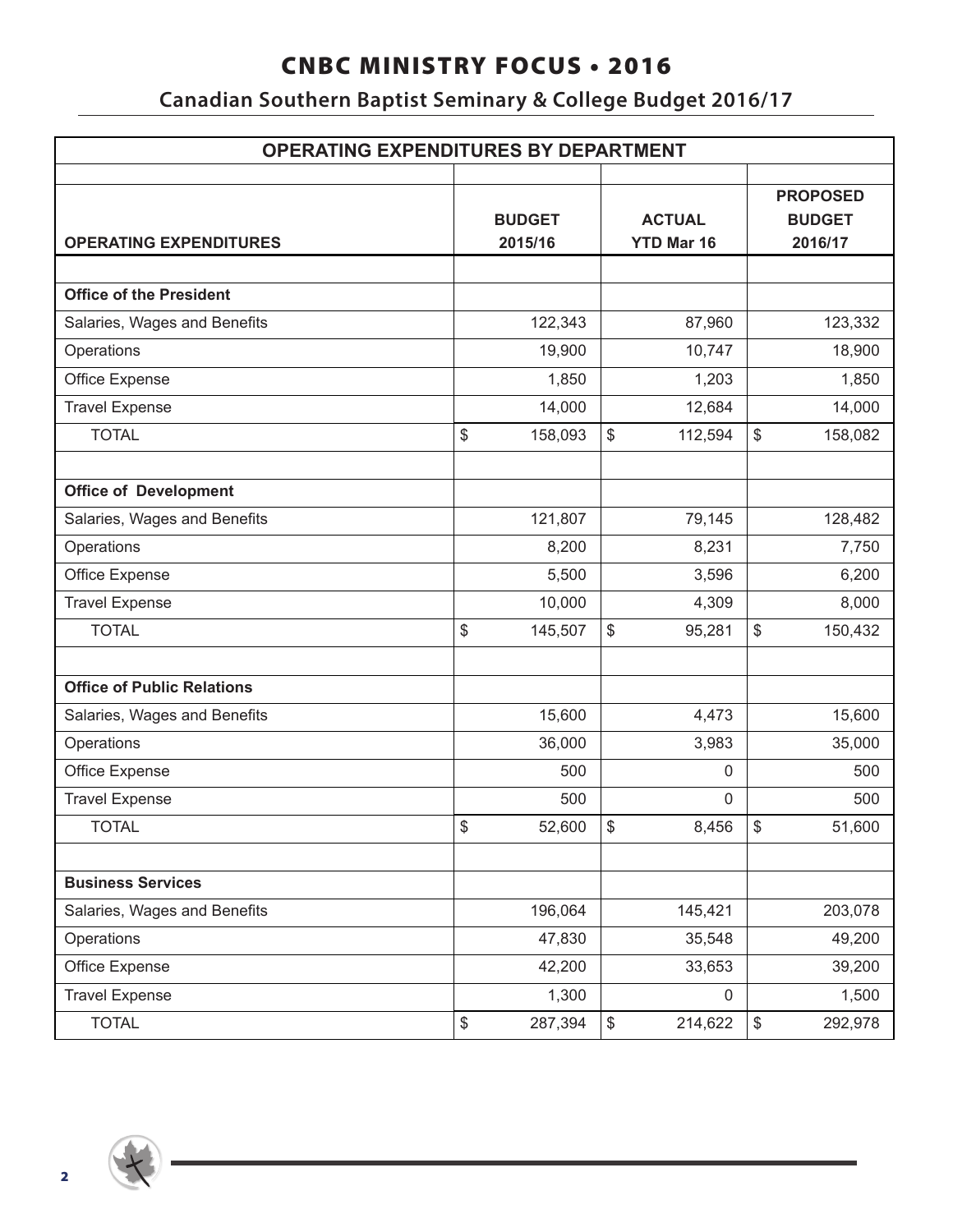## **Canadian Southern Baptist Seminary & College Budget 2016/17**

| <b>OPERATING EXPENDITURES BY DEPARTMENT</b>                                                           |    |                          |                                    |             |                                             |              |
|-------------------------------------------------------------------------------------------------------|----|--------------------------|------------------------------------|-------------|---------------------------------------------|--------------|
| <b>OPERATING EXPENDITURES</b>                                                                         |    | <b>BUDGET</b><br>2015/16 | <b>ACTUAL</b><br><b>YTD Mar 16</b> |             | <b>PROPOSED</b><br><b>BUDGET</b><br>2016/17 |              |
|                                                                                                       |    |                          |                                    |             |                                             |              |
| <b>Academic Services</b>                                                                              |    |                          |                                    |             |                                             |              |
| Salaries, Wages and Benefits *                                                                        |    | 192,042                  |                                    | 143,298     |                                             | 196,437      |
| Operations                                                                                            |    | 74,050                   |                                    | 55,847      |                                             | 76,300       |
| Office Expense                                                                                        |    | 13,800                   |                                    | 9,528       |                                             | 13,825       |
| <b>Travel Expense</b>                                                                                 |    | 10,000                   |                                    | 4,941       |                                             | 11,600       |
| TOTAL *                                                                                               | \$ | 289,892                  | \$                                 | 213,614     | \$                                          | 298,162      |
| * Figures do not include equivalent salary costs for IMB & NAMB funded professors - approx. \$372,700 |    |                          |                                    |             |                                             |              |
| <b>Library Services</b>                                                                               |    |                          |                                    |             |                                             |              |
| Salaries, Wages and Benefits                                                                          |    | 93,527                   |                                    | 69,245      |                                             | 93,368       |
| Operations                                                                                            |    | 25,050                   |                                    | 23,571      |                                             | 24,600       |
| Office Expense                                                                                        |    | 500                      |                                    | 198         |                                             | 500          |
| <b>Travel Expense</b>                                                                                 |    | 1,500                    |                                    | $\mathbf 0$ |                                             | $\mathbf{0}$ |
| <b>TOTAL</b>                                                                                          | \$ | 120,577                  | \$                                 | 93,014      | \$                                          | 118,468      |
| <b>Student Services</b>                                                                               |    |                          |                                    |             |                                             |              |
| Salaries, Wages and Benefits                                                                          |    | 7,060                    |                                    | 3,147       |                                             | 6,806        |
| Operations                                                                                            |    | 9,750                    |                                    | 4,737       |                                             | 10,750       |
| Office Expense                                                                                        |    | $\mathsf 0$              |                                    | $\mathsf 0$ |                                             | 0            |
| <b>Travel Expense</b>                                                                                 |    | 7,000                    |                                    | 3,529       |                                             | 4,000        |
| <b>TOTAL</b>                                                                                          | \$ | 23,810                   | \$                                 | 11,413      | \$                                          | 21,556       |
|                                                                                                       |    |                          |                                    |             |                                             |              |
| <b>Student Admissions Services</b>                                                                    |    |                          |                                    |             |                                             |              |
| Salaries, Wages and Benefits                                                                          |    | 55,685                   |                                    | 39,367      |                                             | 73,971       |
| Operations                                                                                            |    | 9,000                    |                                    | 4,567       |                                             | 9,000        |
| Office Expense                                                                                        |    | 2,750                    |                                    | 533         |                                             | 1,250        |
| <b>Travel Expense</b>                                                                                 |    | 7,500                    |                                    | 2,543       |                                             | 6,000        |
| <b>TOTAL</b>                                                                                          | \$ | 74,935                   | \$                                 | 47,010      | \$                                          | 90,221       |